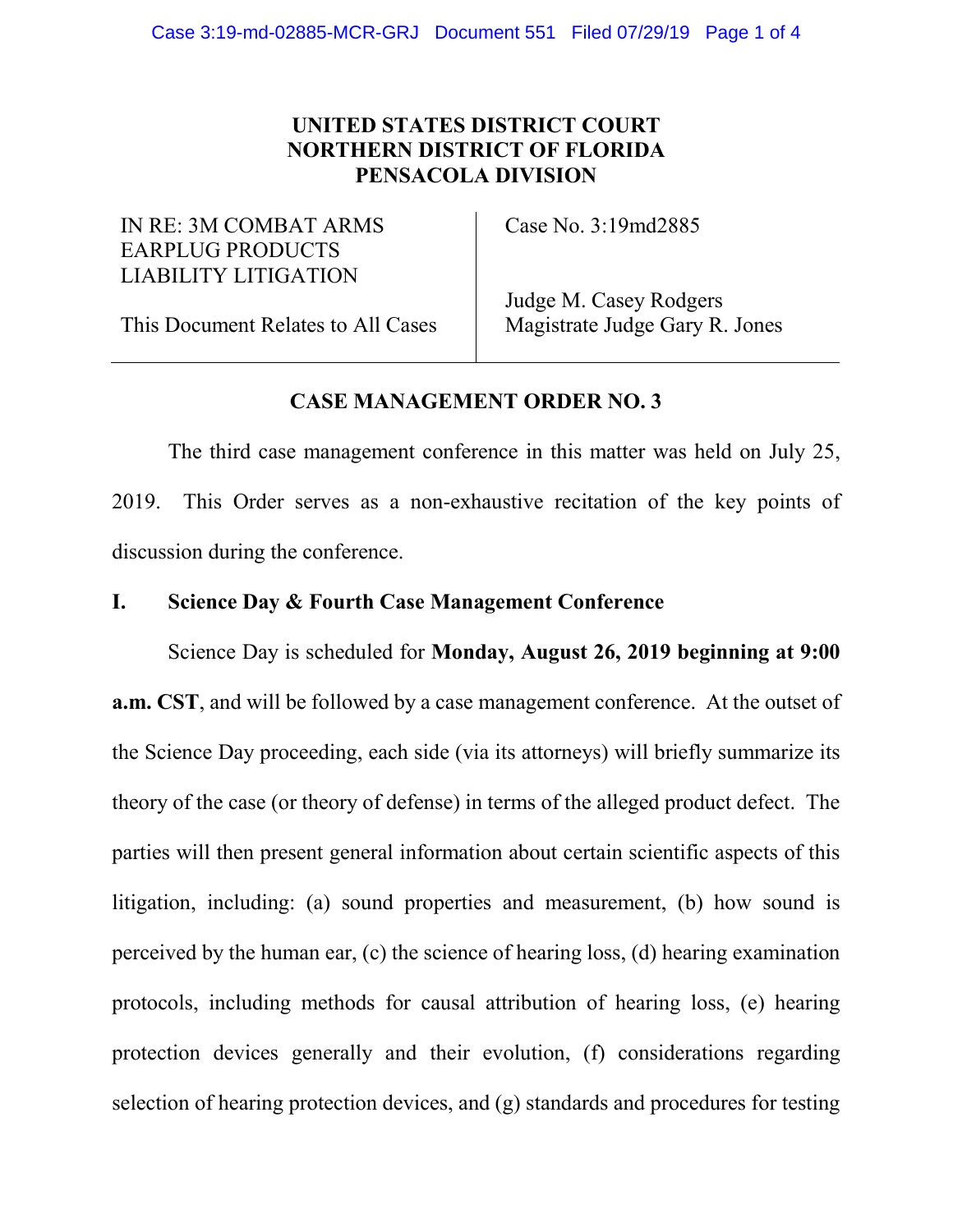hearing protection devices. To the extent certain unique testing protocols were required for the 3M Combat Arms Earplug, then general information about those protocols is also appropriate. Merits evidence—such as evidence about productspecific testing and/or results, whether 3M or its predecessor deviated from any testing protocol, labeling frameworks and/or the adequacy of the label for the Combat Arms Earplug, company documents, and/or government FOIA materials will not be permitted.

A joint proposed agenda for Science Day must be submitted by **August 5, 2019**. Each side may present up to three speakers. The parties must disclose all planned speakers to the Court and to one another, at least seven days before the proceeding.

### **II. Tolling; Responsive Pleadings; Initial Census; BrownGreer PLC**

The parties are continuing to meet and confer on issues related to tolling, responsive pleadings, the initial census (including Plaintiff Profile Forms and Plaintiff Fact Sheets), and the BrownGreer PLC contract. Leadership must advise the Court of the status of these discussions during a biweekly call on August 9, 2019.

### **III. Depositions from the** *Moldex* **Cases**

On July 12, 2019, Defendants requested permission from Moldex's General Counsel and outside counsel to produce, to the Plaintiffs in this case, relevant depositions under the confidentiality order in the *Moldex* cases. The Court has been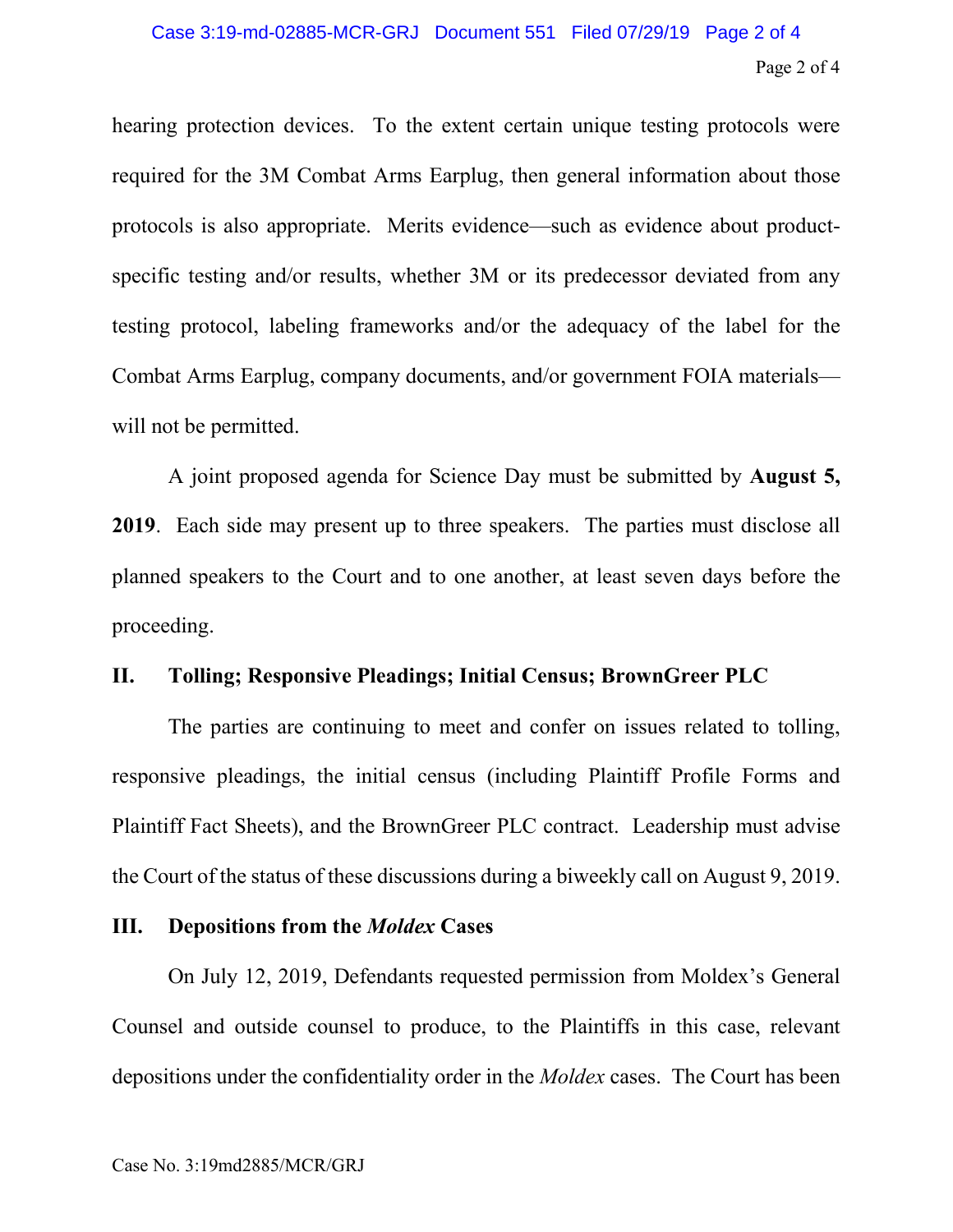advised that Moldex's counsel will respond to Defendants' request by Monday, July 29, 2019. The parties must advise the Court on the status of Moldex's response by close of business that same day.

If Moldex does not consent to the release of the prior depositions, then the Court will set a conference call with leadership to discuss next steps. If Moldex consents, then Defendants must produce the relevant deposition materials by **Friday, August 2, 2019**. The productions must include all final transcripts and errata, if any, in hardcopy/PDF, ASCII/text, and video formats, together with any exhibits, in Defendants' possession and/or control. To the extent Defendants do not have possession and/or control of the relevant deposition materials in one or more of the formats just described, Plaintiffs may obtain the unavailable materials from the appropriate court reporter and/or videographer.

## **IV. 30(b)(6) Depositions**

Defendants will serve their objections to Plaintiffs' first Rule 30(b)(6) deposition notice by August 9, 2019. A courtesy copy of the objections must be submitted to the Court by 10 a.m. CST on that same day. The parties will be expected to meet and confer in an attempt to resolve any disagreements. To the extent disputes remain, leadership should be prepared to discuss those disputes during the biweekly call on August 9, 2019.